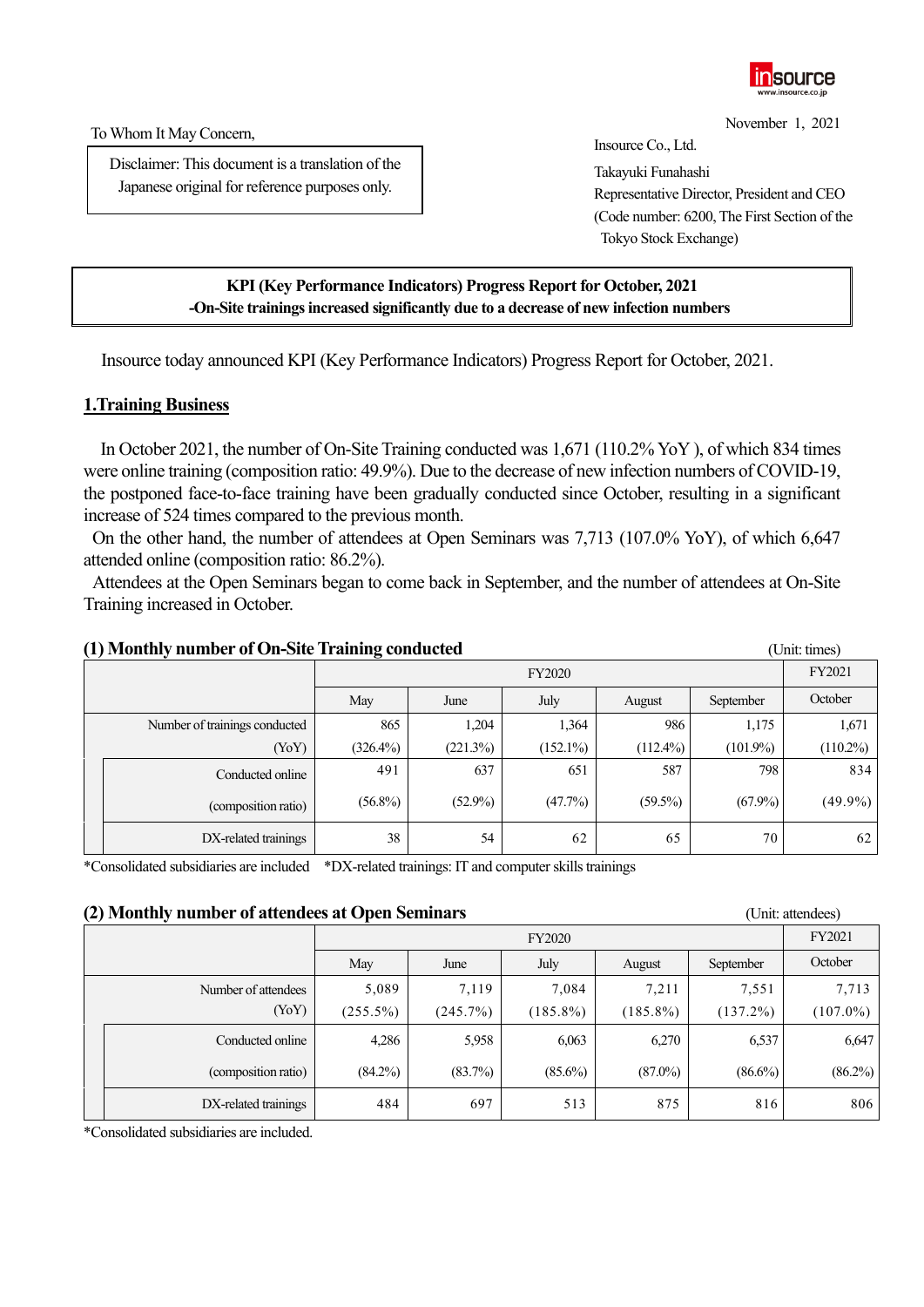### **2. IT Services**

The number of paid subscribers for Leaf (HR support system) reached 420 (+8 MoM) organizations, and the number of its users increased to 1,800,591 (+44,008 MoM).

Regarding Leaf, new features are available from October including multilingual subtitle, editing, English display, API(application program interface).We promote the sales of "Leaf Lightning" to mid-sized companies and SMBs (Small Medium businesses)

# **(3) "Leaf (HR support system)": Total number of paid subscribers (organizations)**

|                                                              |           |                                     |           |           |           | (Unit: organizations) |  |  |
|--------------------------------------------------------------|-----------|-------------------------------------|-----------|-----------|-----------|-----------------------|--|--|
|                                                              |           | <b>FY2020</b>                       |           |           |           |                       |  |  |
|                                                              | May       | July<br>September<br>June<br>August |           |           |           |                       |  |  |
| HR support system, "Leaf"<br>(Full-service)                  | 363       | 375                                 | 404       | 410       | 412       | 420                   |  |  |
| (MoM)                                                        | $(+12)$   | $(+12)$                             | $(+29)$   | $(+6)$    | $(+2)$    | $(+8)$                |  |  |
| (changes from end of FY19)                                   | $(+115)$  | $(+127)$                            | $(+156)$  | $(+162)$  | $(+164)$  | $(+8)$                |  |  |
| No. of users                                                 | 1,599,028 | 1,614,747                           | 1,643,715 | 1,680,364 | 1,756,583 | 1,800,591             |  |  |
| No. of customization<br>*total no. since the beginning of FY | 82        | 87                                  | 98        | 110       | 144       | 2                     |  |  |
| Web conversion service for<br>appraisal forms                | 114       | 116                                 | 119       | 123       | 128       | 129                   |  |  |
| (MoM)                                                        | $(+4)$    | $(+2)$                              | $(+3)$    | $(+4)$    | $(+5)$    | $(+1)$                |  |  |

\*The number of customizationsshows the number of organizations which add their own functions when implementing Leaf.

\*Figures above are calculated at the end of each month.

## **(4) Stress Check Support Service: Number of delivered and orders to be delivered**

(Unit: organizations)

|                                                    |         | <b>FY2020</b><br>July<br>May<br>September<br>June<br>August |         |         |         |        |  |
|----------------------------------------------------|---------|-------------------------------------------------------------|---------|---------|---------|--------|--|
|                                                    |         |                                                             |         |         |         |        |  |
| No. of orders delivered (by month)                 | 6       |                                                             | ◠<br>∠  |         | 36      |        |  |
| Cumulative no. of orders delivered                 | 298     | 300                                                         | 302     | 307     | 343     |        |  |
| *since the beginning of FY                         |         |                                                             |         |         |         |        |  |
| (YoY)                                              | $(+62)$ | $(+59)$                                                     | $(+60)$ | $(+63)$ | $(+61)$ | $(+1)$ |  |
| Vo. of orders to be delivered (as of end of month) | 40      | 85                                                          | 140     | 187     | 195     | 215    |  |

\*Note that after clients'inspection, the actual sales will be counted.

\*This service has the highest number of deliveries in March every year.

\*The number of new orders received is difficult to correlate with sales, so it will be changed to only the number of orders delivered and the number of orders remaining.